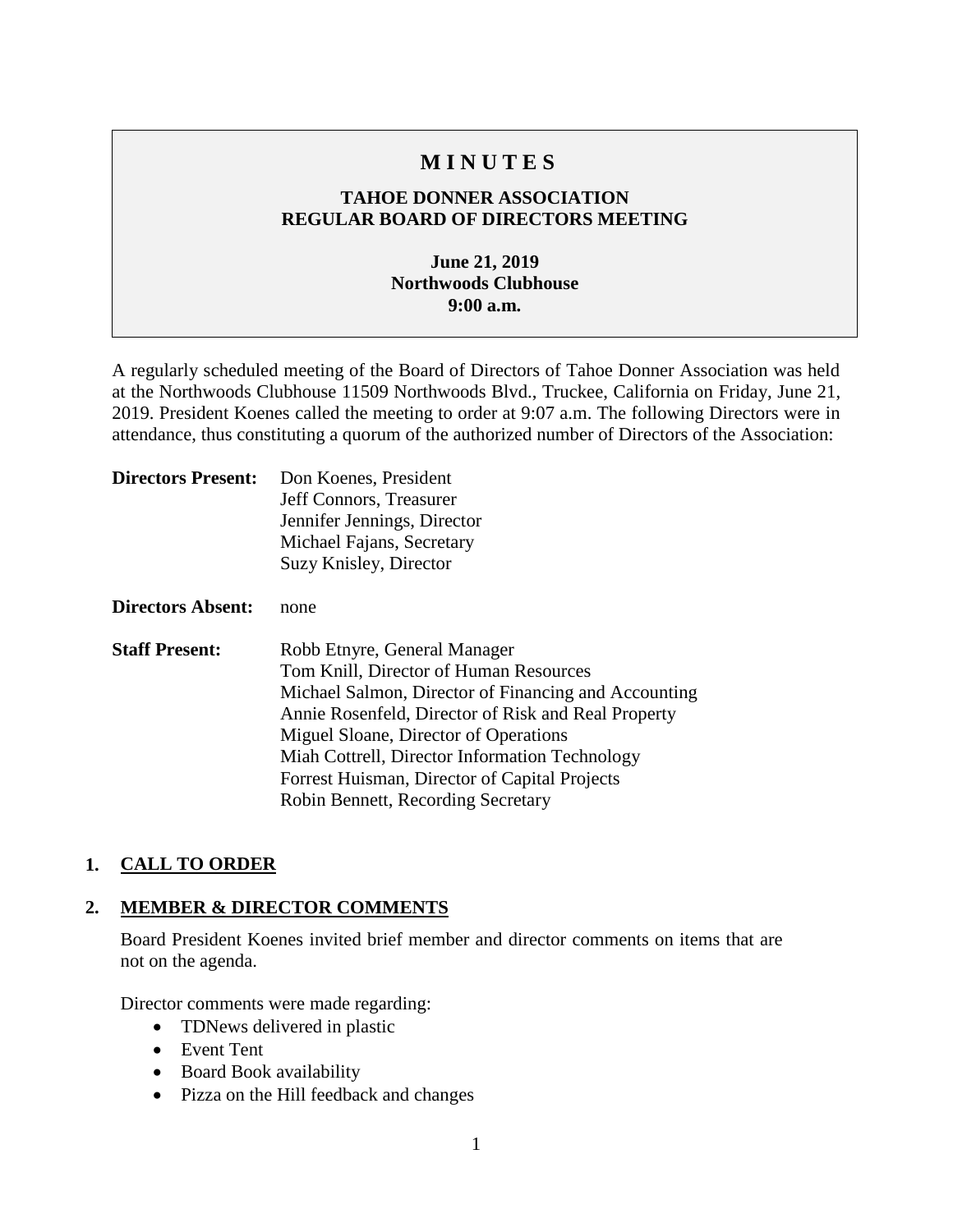- Flash votes
- NextDoor response by the Board
- GM Objectives
- Town council meeting on STR regulations

Member comments were made regarding:

• None

Members may submit additional comments by email to the Board of Directors at [board@tahoedonner.com.](mailto:board@tahoedonner.com) (Members are recognized to comment on agenda items as they occur).

#### **1. ACTION: CONSENT CALENDAR** (Board of Directors)

Items listed under the Consent Calendar are considered to be routine and were acted on as follows:

- May 30, 2019, Special Meeting Minutes
- June 1, 2019, Special Meeting Minutes
- Executive Session Report o April 8, 2019 o April 27, 2019 o May 30, 2019 o June 1, 2019 o June 10, 2019 o June 11, 2019

The following items were removed from the consent calendar for discussion. The consent calendar was approved 5 – 0 on a Director Fajans motion and director Connors second.

- June 10 and 11 Executive Session Report
- Accept GPC recommendation of Mr. Sullivan as Chairman
- 5501 Report

The following amendments were made to the June 1, 2019 Special Meeting Minutes.

#### June  $1$  – first meeting

 Page 1, next to last line – "counsel" not council Number 3 – vote 4-0 with Director Knisley abstaining

## June 1 – second meeting

 Number 5 – both votes, add (Connors and Jennings – no) Number 11 – vote 3-1, not 3-2 (Connors left the meeting)

Motion passed: 4 – 0. Knisley - Abstain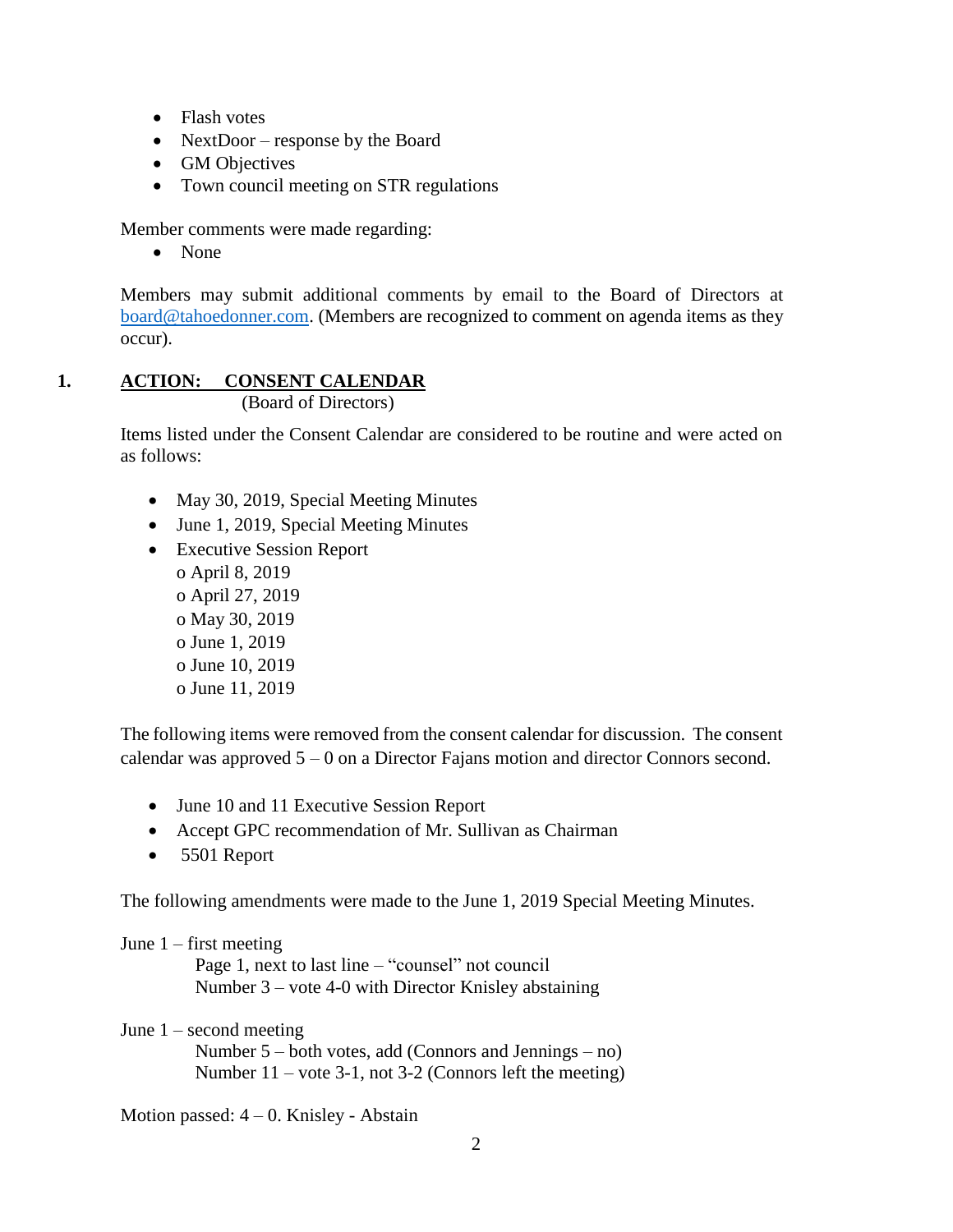Director Fajans moved and Director Connors seconded to approve the June 10, 2019 executive session report. Motion passed:  $5 - 0$ .

Director Connors moved to table the appointment of Mr. Sullivan to the next board meeting when there is a new board in place. Motion did not pass.

Director Knisely moved and Director Fajans seconded to approve the appointment of Mr. Sullivan as Chairman of the GPC. Motion passed:  $3 - 1$ . Jennings - Abstain Connors - No

## **4. COMMITTEE / TASK FORCE REPORTS**

(Committee/Task Force Chairs)

The Board of Directors reviewed the Committee / Task Force written minutes and reports as a routine monthly procedure.

## **5. ACTION: PRIVATE AMENITIES DAILY ACCESS FEES**

(Michael Fajans, Vice President & Secretary of the Board)

The Board of Directors discussed and considered changing the daily access fee for members and their accompanied guests.

Director Fajans moved and Director Connors seconded to approve restoring daily access fee for members and accompanied guests for this summer at the current rates.

Director Connors withdrew his second.

Director Fajans restated his motion and Director Jennings seconded to approve restoring daily access fee for members and accompanied guests for this summer at the current rates. Motion passed:  $4 - 0$  Koenes Abstain.

After further discussion, Director Connors moved and Director Knisely seconded to include approving unaccompanied guests effective immediately upon legal review. Motion passed: 3-2 Jennings and Fajans No.

## **BREAK taken at 11:10 .am.**

The board meeting resumed at 11:20 a.m.

## **6. ACTION: SEASONAL FIRE BAN RULE (45 Days concluded)**

(Annie Rosenfeld, Director of Risk Management and Real Property)

The Board of Directors reviewed the new Covenants Seasonal Fire Ban rule as proposed.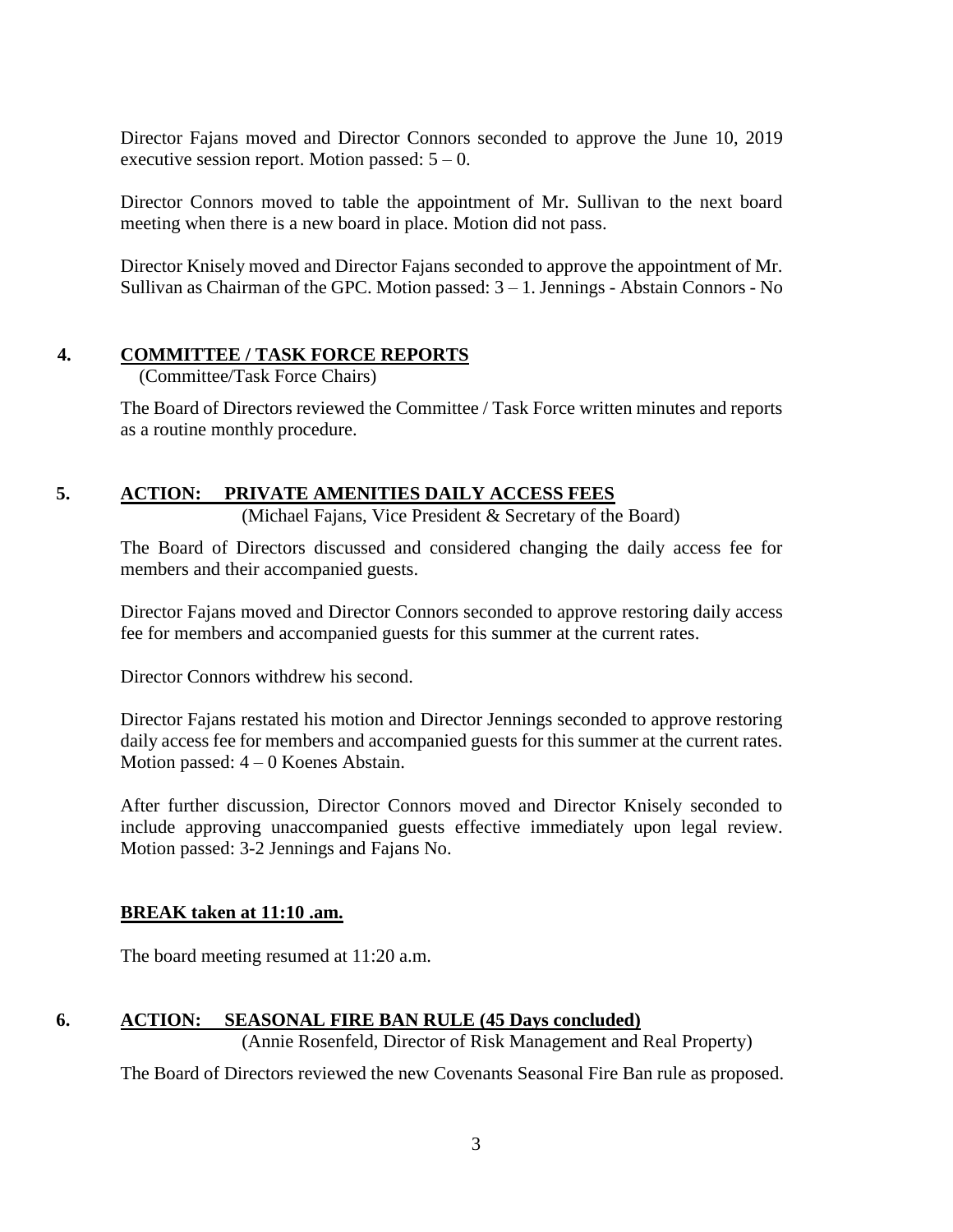Director Connors moved and Director Fajans seconded to approve the Fire Ban rule as stated by Annie Rosenfeld. Motion passed:  $5 - 0$ .

## **7. DISCUSSION: MEMBER COMMENT ON THE PROPOSED AMENDMENTS AND NEW RULES FOR FIRE PREVENTION AND SAFETY, AND FOREST HEALTH COVENANTS RULES**

(Annie Rosenfeld, Director of Risk Management and Real Property)

The Board of Directors reviewed the member comments on the new rules for fire prevention and safety, and forest health covenants rules.

No action was taken.

## **8. ACTION: CAPITAL EXPENDITURES OVER \$3 MILLION** (Director Connors)

The Board of Directors discussed and considered member approval of capital expenditures over \$3 million.

Director Connors moved to approve all capital spending for a single project in excess of \$3 million requiring member approval. There was no second so the motion did not pass.

## **9. Break was taken earlier.**

## **10. ACTION: RESOLUTION 2008-2 COMMITTEE POLICY** (Board of Directors)

The Board of Directors reviewed the comments and feedback from the committees on this policy.

After discussion Director Koenes volunteered to take the next step in preparing a checklist for the board to consider.

#### **11. DISCUSSION: GOLF TASK FORCE – INFORMATIONAL UPDATE** (John McGregor, General Plan Committee)

The Board of Directors reviewed a presentation on the status of the golf course and future projects.

No action was taken.

# **12. DISCUSSION: KEY PERFORMANCE INDICATOR REPORT**

(Robb Etnyre, General Manager)

The Board of Directors were given an update on Association operations.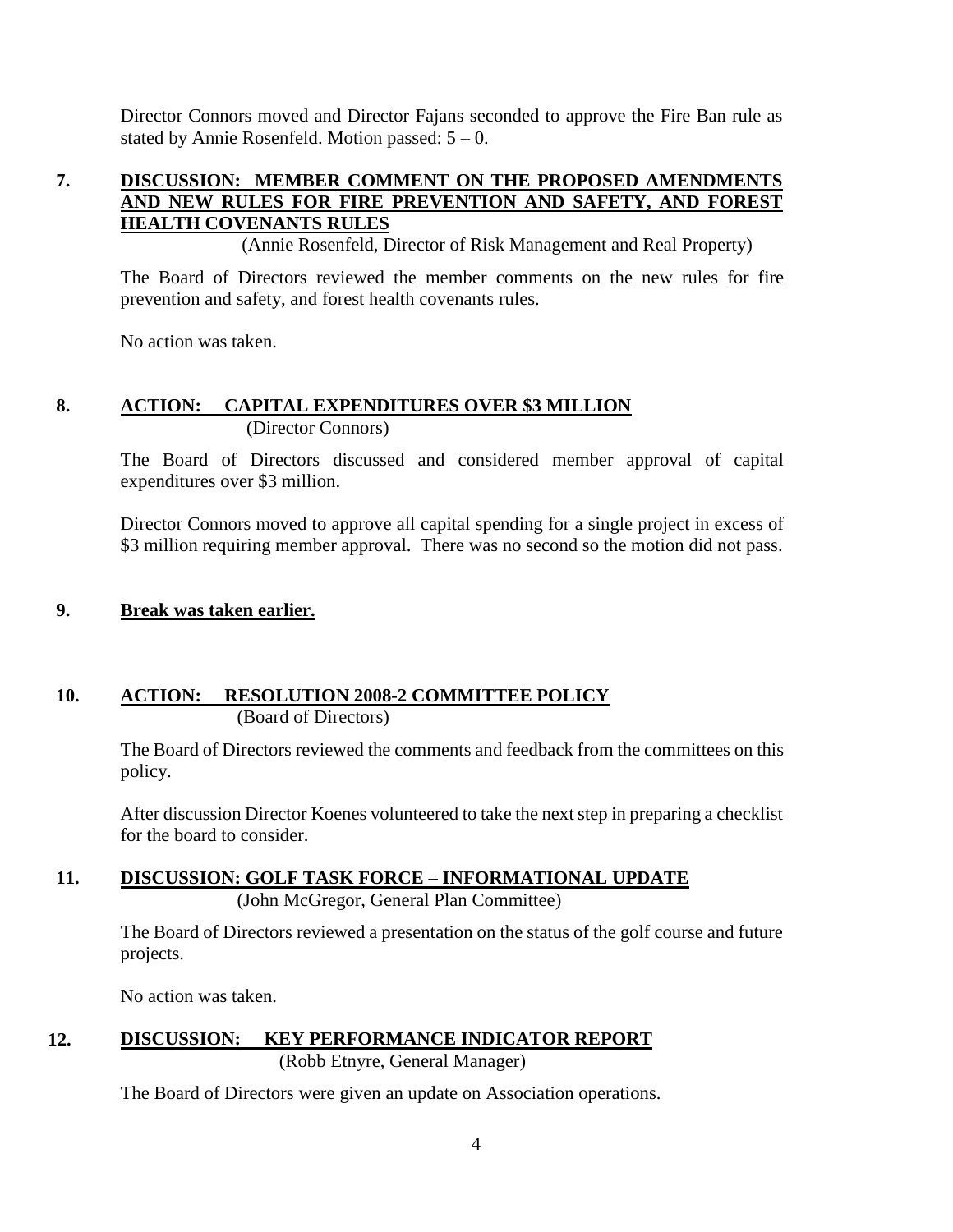#### **Action: Unaudited 2019 April and May/Financials**

(Mike Salmon, Director of Finance and Accounting)

The Board of Directors were provided with and considered approving the unaudited financial results for April and May 2019.

Director Connors moved and Director Knisley seconded to approve the unaudited financial results for April and May 2019 as presented. Motion passed:  $5 - 0$ .

#### **Discussion: Board Survey Report Presentation**

(Lindsay Hogan, Marketing Manager, Stephen Bohnet, Founder, Finn Group)

Stephen Bohnet provided detailed information on various topics in the board survey report.

#### **Discussion: Information Technology**

(Miah Cottrell, Director of Information Technology)

Due to timing the board deferred this item to the next meeting.

## **13. EXECUTIVE SESSION (closed to members)**

The Board of Directors adjourned to lunch and executive session at 1:20 p.m.

Director Connors moved and Director Koenes seconded to approve the board meeting moving into Executive Session. Motion passed:  $5 - 0$ .

#### **The Board reconvened in public session at 1:50 p.m.**

#### **14. ACTION: QUARTERLY TREASURER'S REPORT ON INVESTMENTS** (Director Connors, Treasurer)

Director Connors presented the Board with the treasurer's report on investments.

Director Connors moved and Director Fajans seconded to approve the treasurer's report as presented. Motion passed:  $5 - 0$ .

## **15. DISCUSSION/ACTION: TAHOE DONNER GOVERNING DOCUMENT UPDATE PROJECT**

(Annie Rosenfeld, Director of Risk Management & Real Property)

An update was provided by Annie Rosenfeld.

Curt Sproul has provided a new engagement letter for the Board to review and sign. There was discussion on the engagement letter and further clarification needed from Curt Sproul.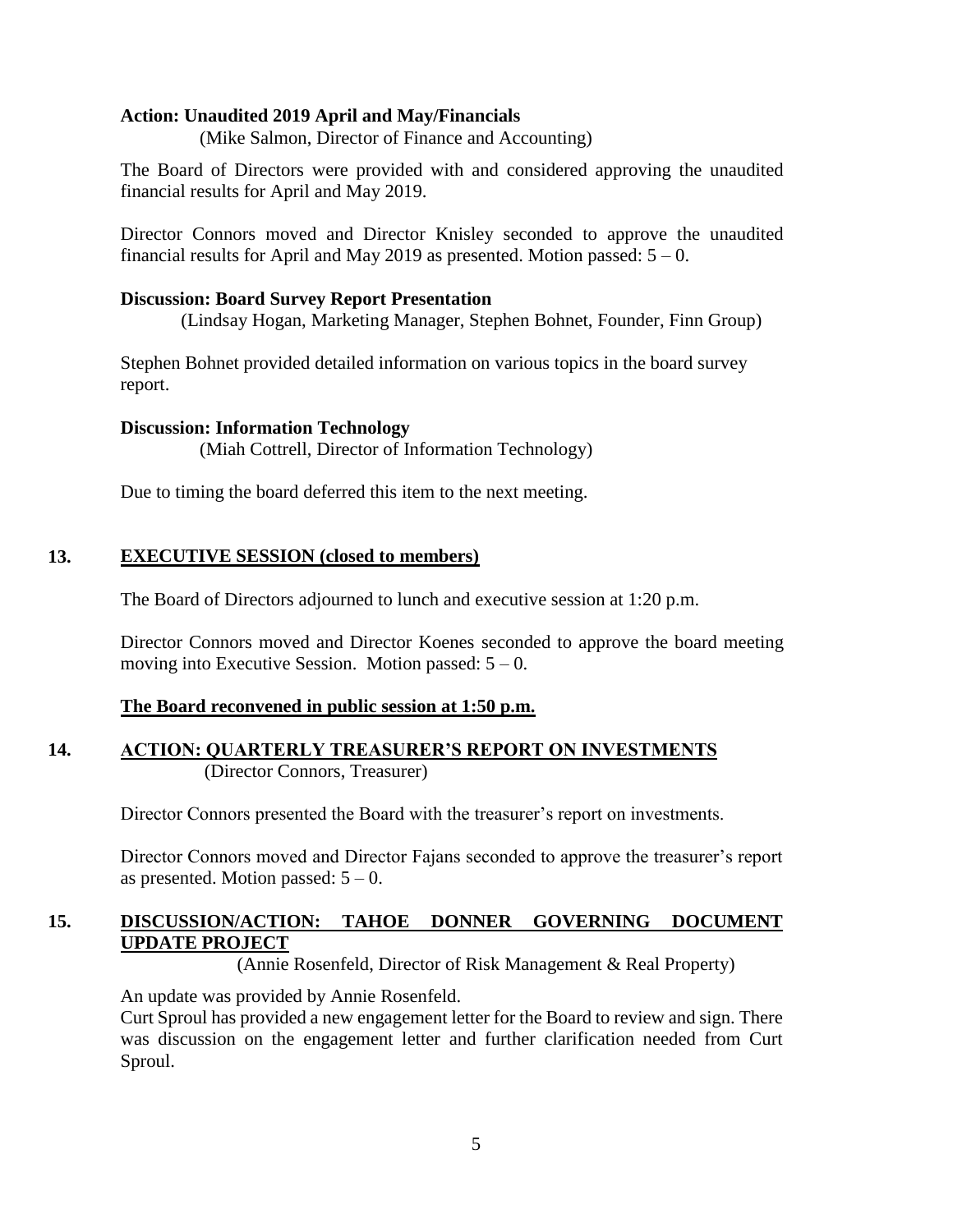## **16. EXECUTIVE SESSION (closed to members)**

The Board of Directors adjourned to executive session at 2:05 p.m.

Director Fajans moved and Director Koenes seconded to approve the board meeting moving into Executive Session. Motion passed:  $5 - 0$ .

## **17. REPORT OUT OF EXECUTIVE SESSION**

While in executive session an opinion was received from Mobo Law regarding the unaccompanied guests issue from item 5 earlier. The determination: it was a valid topic and motion.

Director Fajans reported out of Executive Session:

The board made a decision on an appeal of a covenants matter. The board decided to send the legal services contract proposal back for revision. The board authorized the president to sign a settlement of a personnel matter. The board voted to censure Director Knisley for inappropriate action on legal matters. Director Knisley left the meeting prior to the discussion and submitted her resignation from the board.

# **18. THE MEETING WILL REMAIN OPEN TO FACILITATE THE COUNTING OF BALLOTS IN ACCORDANCE WITH ELECTION PROCEDURES**

Submitted by:

\_\_\_\_\_\_\_\_\_\_\_\_\_\_\_\_\_\_\_\_\_\_\_\_\_\_\_\_\_\_\_\_\_\_\_\_\_\_ Michael Fajans, Board of Directors Secretary

## **SECRETARY'S CERTIFICATE**

I, Michael Fajans, Secretary of Tahoe Donner Association, do hereby certify that the foregoing is a true and correct copy of the minutes of the Tahoe Donner Association Board of Directors regular meeting held on June 21, 2019 as approved by the Board members in attendance and constituting a quorum at a duty convened subsequent meeting of the Board.

\_\_\_\_\_\_\_\_\_\_\_\_\_\_\_\_\_\_\_\_\_\_\_\_\_\_\_\_\_\_\_\_\_\_\_\_\_\_ Michael Fajans, Board of Directors Secretary